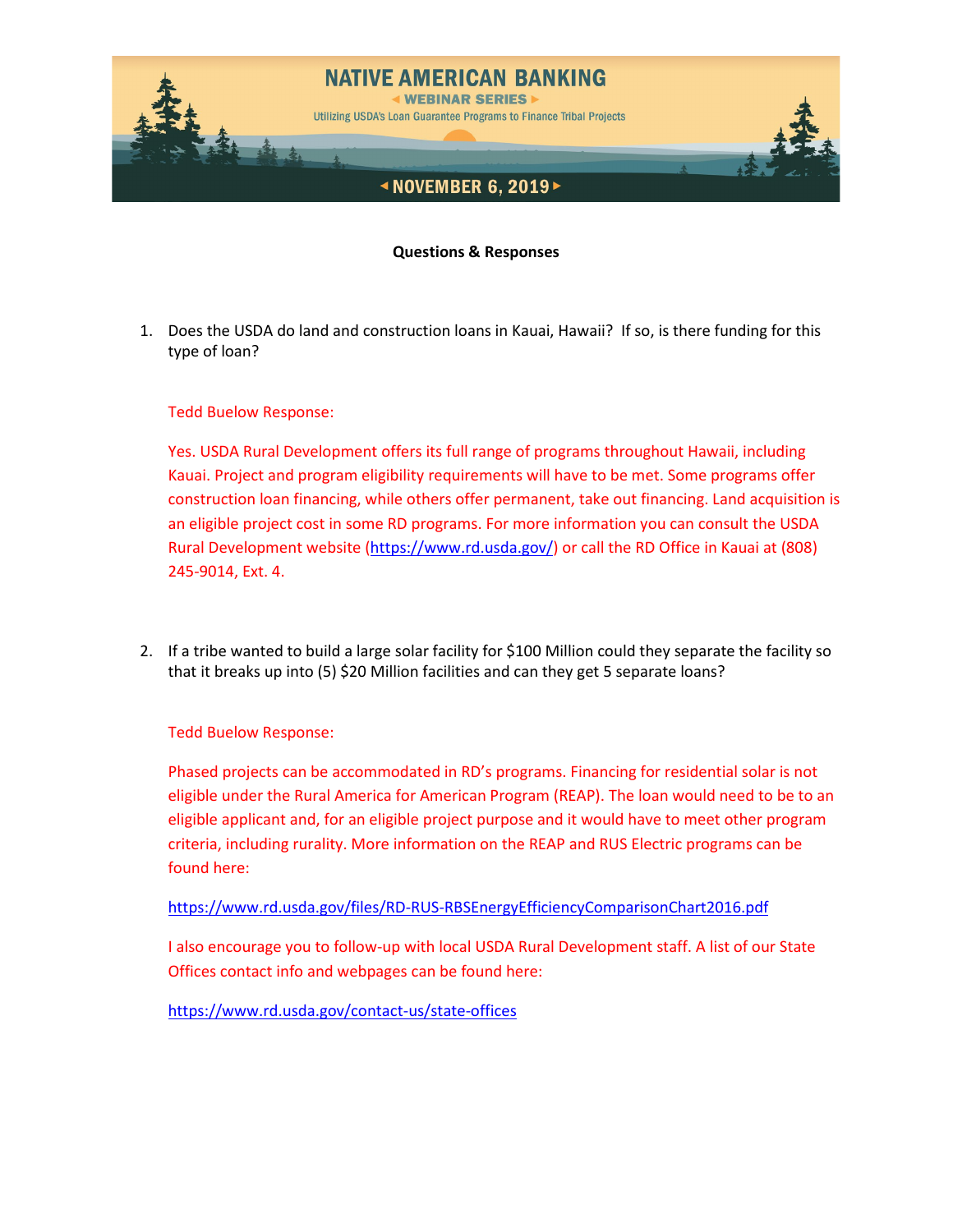

3. Can tribes attach expected tax credits as a warrant to loans in an effort to get better loan pricing? The warrant would separate in time from the bond.

## Tedd Buelow Response:

Adequate security for an RD direct loan or an RD loan guarantee depends on the specific project and the program being used. Please follow-up with USDA RD National Office or Local program staff to run through different program requirements based on as much information is available regarding a specific project. Contact information for USDA Rural Development staff and offices is available at:

## [https://www.rd.usda.gov/contact-us.](https://www.rd.usda.gov/contact-us)

4. How do you recommend a given tribe navigate all these different programs - not just USDA but Interior, DOD, etc.

## Tedd Buelow Response:

Invite agency staff from the respective programs to participate in meetings/discussions with Tribes and lenders so that a solid understanding of the menu of programs is communicated. The FDIC could assist in facilitating such meetings in the future. To initiate such a meeting or conversation, parties can always reach out to USDA RD's Native American Coordinator, Tedd Buelow, at (720) 544-2911 or [tedd.buelow@usda.gov.](mailto:tedd.buelow@usda.gov)

Joel Smith Response:

All programs require first that the project aligns with a willing lender. The lender should help the tribe choose which program fits best and help navigate.

5. As a branch manager and mortgage loan originator for over 20 years I have done many loans on tribal trust loans under the HUD 184 program. We are an approved lender for the USDA Guarantee program. We are also do construction loans for USDA and the 184 program. How can I get approved to do the tribal trust loans on the reservation with your current MOU in other states besides ND and SD?